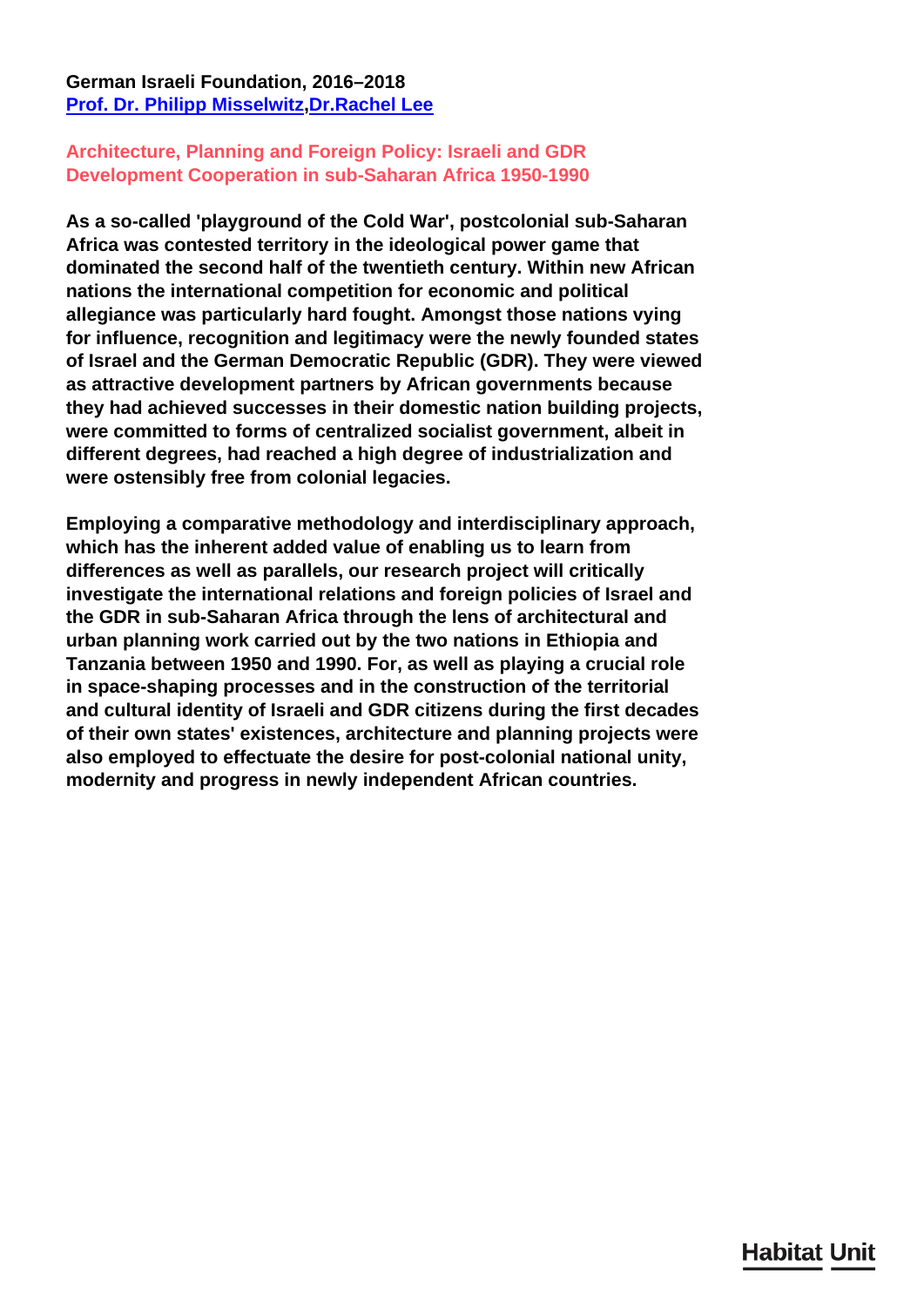

**The 3-year research project will enable us to comparatively analyze the political, economic and social implications of the buildings and planning projects of Israeli and GDR development cooperation-e.g. textile plants, university campuses, housing schemes, hotels, printing presses, city extensions-in the local African context as well as in Israel and the GDR. Through studying the institutional frameworks in Israel and the GDR, documenting the key actors involved in policy design and implementation, analyzing the reception and results of the projects in Africa and conceptualizing the role of development cooperation as both means and goals of foreign policy we will bridge a substantial research gap and break new ground, extending research on architecture and planning knowledge in new directions and providing a stronger basis for understanding current urban development processes and development cooperation policies in the Global South.**

**The project is funded by [GIF - German Israeli Foundation](http://www.gif.org.il/Pages/default.aspx).**



**Habitat Unit**